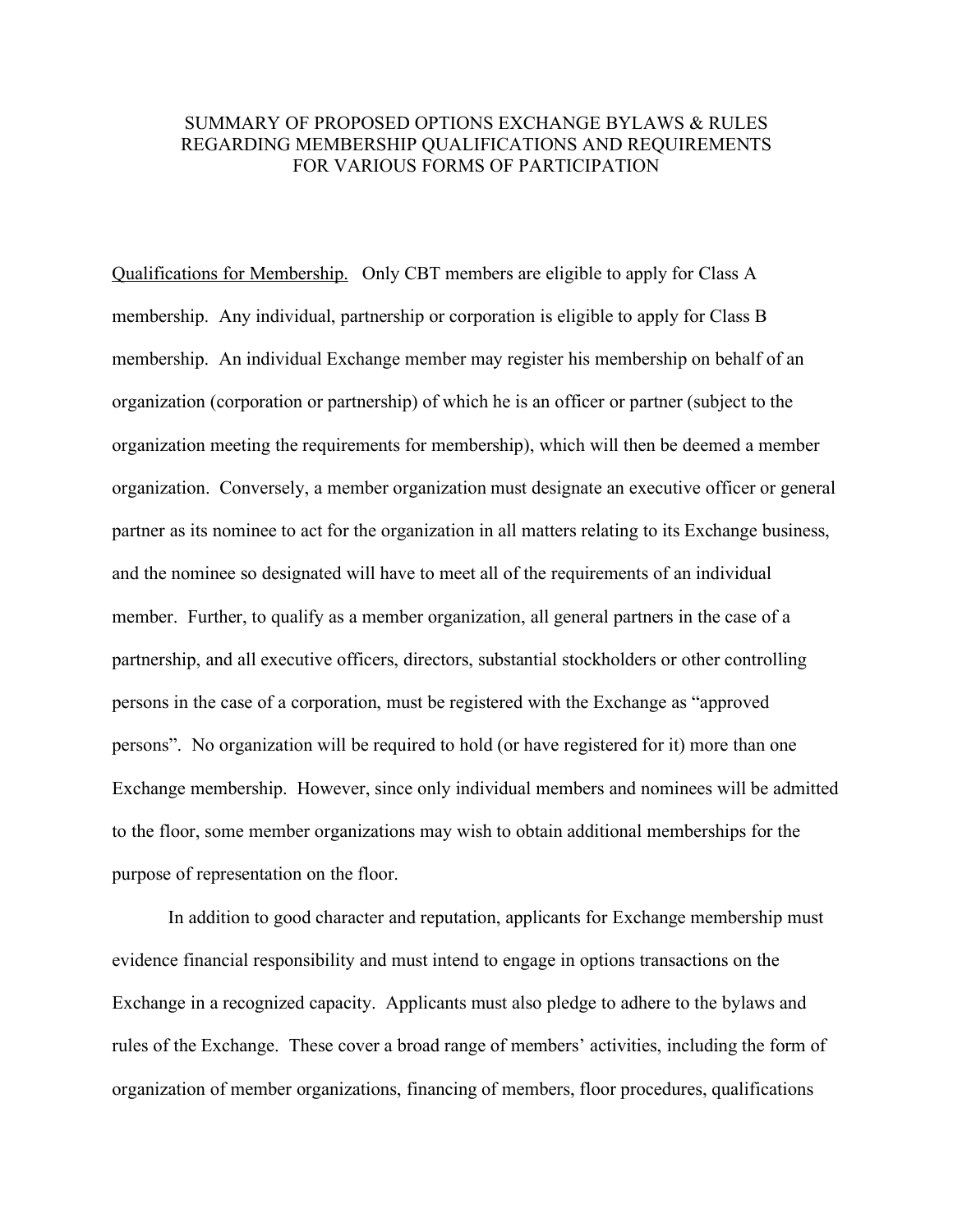and supervision of personnel, handling of customers' accounts, record keeping and reporting, and the like.

In addition to Exchange regulation, members will be subject to regulation by the SEC. For certain members this may include the necessity of registering with the SEC as a brokerdealer and of becoming a member of the NASD and being subject to regulation by that association. As a member of a national securities exchange, Exchange members will automatically be members of the Securities Investor Protection Corporation (SIPC) and will thereby be subject to certain obligations, including the requirement to make contributions to the SIPC fund. SIPC assessments are based upon the member's gross revenues (so defined as to include the net realized gain on transactions as principal) from the securities business. Doing Business with the Public. Only member organizations will be able to do business with the public, and in order to do so, they will be required to pay a registration fee of \$3,000 and to obtain special approval after meeting certain higher standards of qualification. Among these are minimum net capital requirements of the greater of \$50,000 or 6 2/3% of aggregate indebtedness, with special reporting requirements if net capital should fall below the greater of \$100,000 or 8 1/3% of aggregate indebtedness. A member organization will only be approved for transacting business with the public if such organization is engaged primarily in the business of a broker or dealer in securities or commodities.

Once registered to do a public business, Exchange members will be subject to Exchange rules governing the handling of customer accounts. Members will be required to screen prospective participants in the options market and will have to "know their customers" through the exercise of due diligence in obtaining relevant facts concerning every options account. This requirement will apply not only to the opening of an account but also to all business handled in

-2-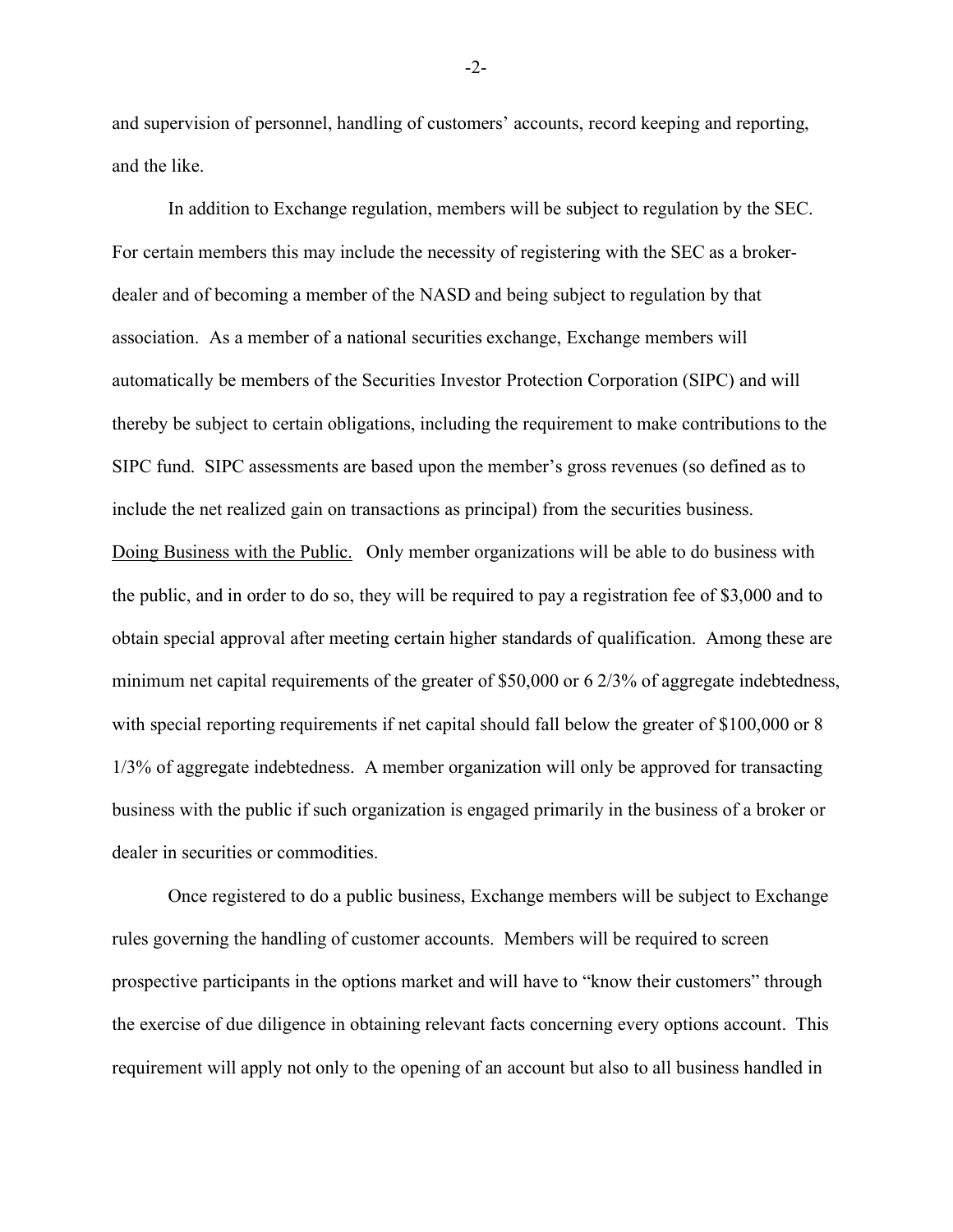the account, and it will entail the maintaining by members of a special options account card containing information as to the customer's occupation, marital status, investment objectives, financial situation and other related matters. In addition, there will be an Exchange rule governing the appropriateness of recommendations to customers along the lines of the suitability rule appearing in Article III, Section 2, of the NASD's Rules of Practice. The Exchange will also promulgate guidelines to its members designed to give more concrete indications of dividing lines between suitable and unsuitable option investments for various types of customers and various types of option transactions.

Exchange options will be registered under the Securities Act of 1933, and members will be responsible for seeing that their customers have been furnished copies of a current prospectus. Prospectuses will be published by the Exchange Clearing House as issuer of the options, and copies will be made available to all Exchange members for distribution by them to their customers.

Doing Business on the Floor. The Exchange trading floor will be on space leased from the CBT adjacent to the CBT trading floor, permitting dual member firms to use their wire facilities on the CBT floor to handle Exchange orders. The Exchange will be conducted as an auction market, but with several features which distinguish it from existing securities exchanges.

The most striking departure from the procedure of other exchanges will be a separation of the broker and dealer functions that are else where performed conjunctively by a single specialist. On the Exchange floor the brokerage function will be divided among Floor Brokers, whose role will be familiar, and Specialist Brokers, whose role will correspond to the brokerage function of specialists on other securities exchanges. The dealer function on the Exchange floor will be performed by competing Market-Makers, of whom there will be several for each class of

-3-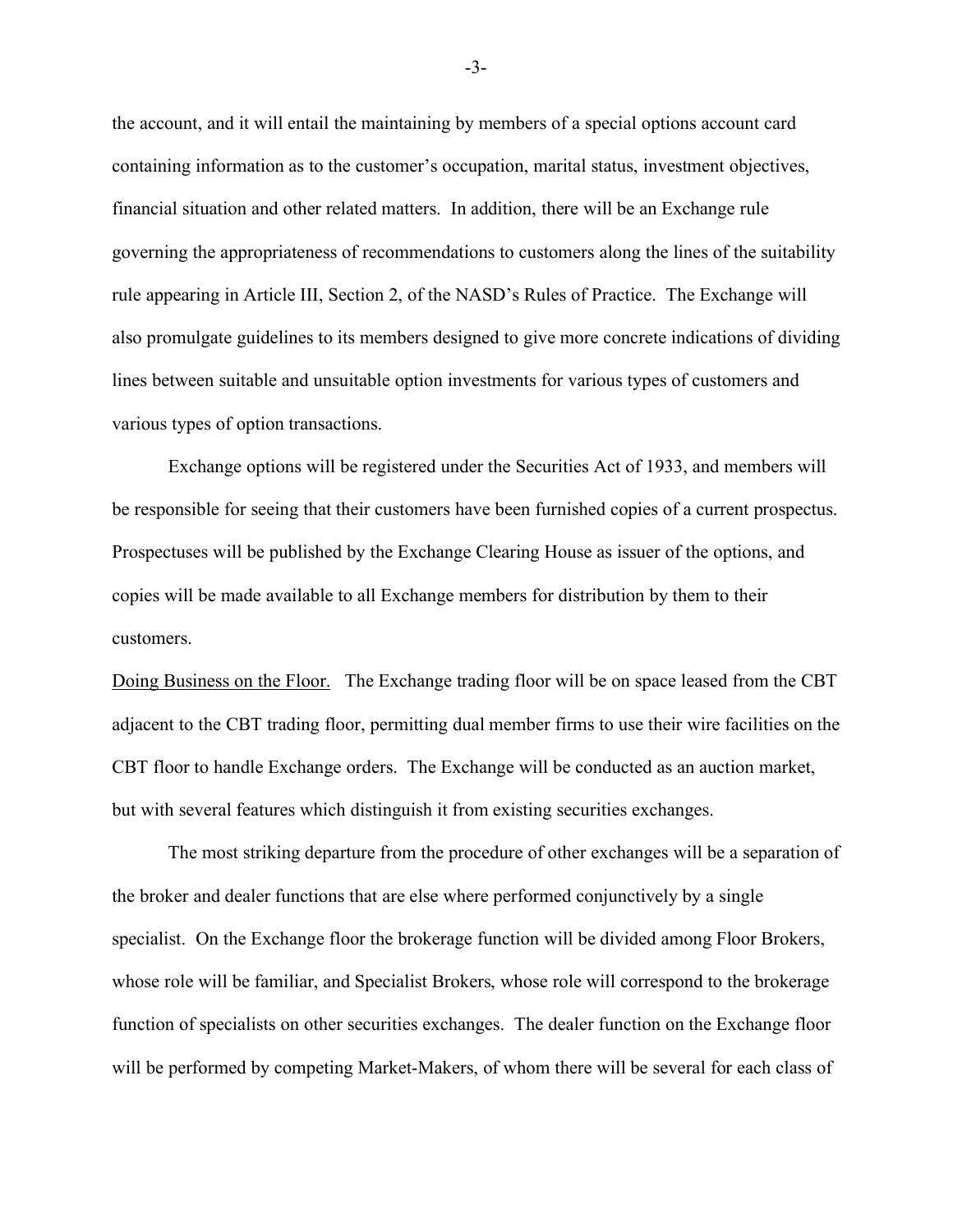option in which trading is conducted. Their collective role will correspond to the dealer function of specialists on other securities exchanges.

Individual members or nominees of member organizations may apply to the Exchange for registration as Specialist Brokers. The registration process will include the passing of a Specialist Broker examination prescribed by the Exchange. From among those registered, the Exchange will appoint, with their consent, Specialist Brokers to assume responsibility for options on one or more of the securities traded at a given post. In making these appointments, the Exchange will encourage and give special consideration to groups of Specialist Brokers prepared to assume collective responsibility for options on all of the stocks (initially on the order of 10) traded at a particular post. The Specialist Broker's responsibility for execution of orders placed with him, his responsibility for overseeing the performance of Market-Makers in maintaining a fair and orderly market, and other rules and procedures applicable to his function are further discussed in a brochure Doing Business on the Floor of the Chicago Board Options Exchange: An Introduction.

Individual members and nominees of member organizations are also eligible to apply to the Exchange for registration as Market-Makers. An applicant must demonstrate his ability and understanding of the Market-Maker function by passing an examination prescribed by the Exchange, and he must have adequate financial resources to perform the function. Each registered Market-Maker will be appointed by the Exchange, with his consent, to act as such in options on one or more underlying securities. The Exchange will seek to equalize the number of Market-Makers appointed to each option security dealt in.

A Market-Maker will be obligated to engage, to a reasonable degree under the circumstances, in a course of dealings for his own account that is reasonably calculated to

-4-